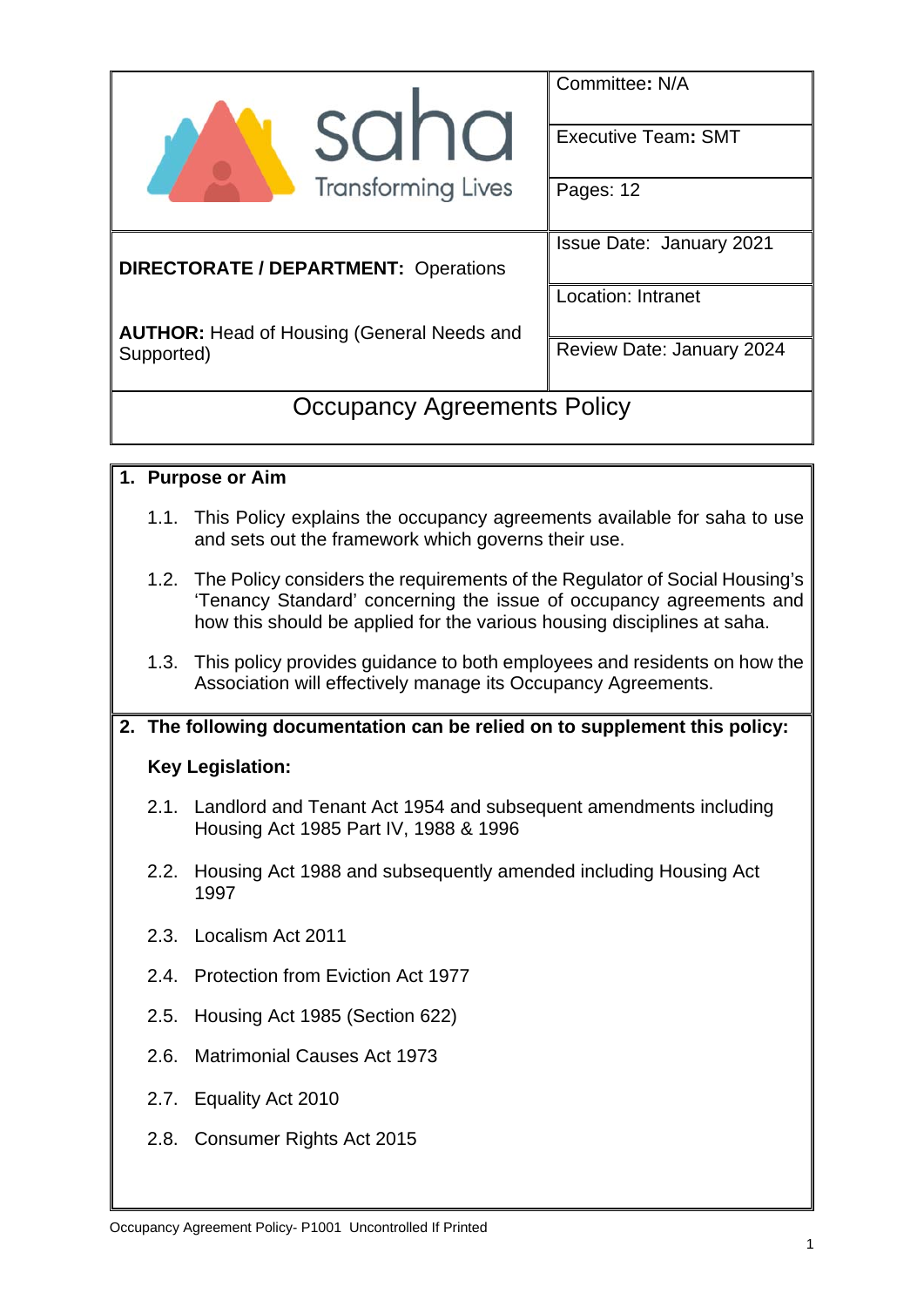#### **Other Requirements:**

2.9. Regulator of Social Housing's 'Tenancy Standard'

2.10. National Statement of Expectations for Supported Housing - 2020

#### **3. Introduction**

3.1. saha's purpose is to provide affordable quality housing for people in need. To achieve this the Association needs to ensure that it offers legally appropriate and enforceable occupancy agreements to its prospective residents

#### **4. Scope**

- 4.1. The scope of this policy is applicable to all Services owned and managed by the Association. This policy applies to:
	- $\triangleright$  Board members
	- $\triangleright$  All saha employees and volunteers
	- $\triangleright$  saha's managing agents
	- $\triangleright$  saha's residents

#### **5. Objectives**

- 5.1. To ensure that saha has appropriate and up to date occupancy agreements in place.
- 5.2. To offer the highest level of security of tenure to its residents that is appropriate to the accommodation, in accordance with the requirements of the Regulator of Social Housing (RSH).
- 5.3. To ensure that occupancy agreements are consistently enforced in accordance with legislation and regulation but with compassion and fairness.
- 5.4. To ensure that saha and our residents fully understand and abide by our respective responsibilities, as set out in our occupancy agreements.

### **6. Definitions**

- 6.1. **Tenancy** A legal arrangement in which someone has the right to live in, or use a building or land owned by someone else in exchange for paying rent to its owner. For the period of a tenancy the tenant has a legal stake in the building or land.
- 6.2. **Licence** An official document which gives you permission to do or use something. For the period of the licence the licencee has permission to stay without a legal stake in the building or land.
- 6.3. **Periodic** Happening repeatedly with regularity and no defined end.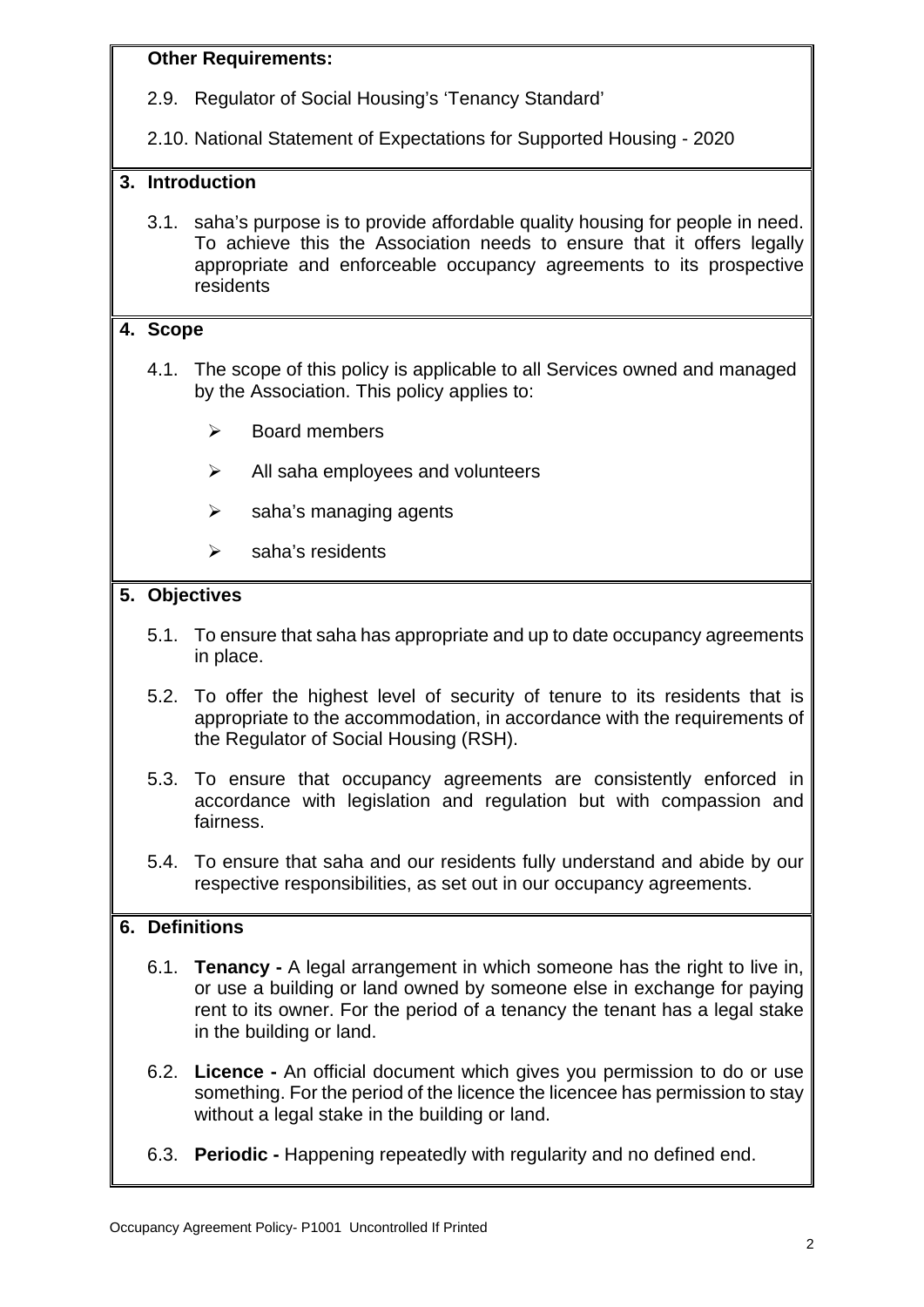6.4. **Fixed Term -** An agreed and defined period of time.

6.5. **Occupancy Agreement -** Written document detailing the terms under which saha is granting a tenancy or licence.

## **7. Policy Statement:**

- 7.1. As a national provider of social housing to a diverse range of service users, we want to ensure that we address local needs, and recognise that local needs sometimes require local solutions that are arrived at through engagement with stakeholders. The implementation of our policies may, therefore, be varied at a local level and, where this is the case, we will clearly set out any local variations that apply.
- 7.2. Regulations under The Tenancy Standard require Registered Providers to 'grant tenancies that are compatible with the purpose of the accommodation, the needs of individual households, the sustainability of the community, and the efficient use of their housing stock'. We will offer security of tenure that ensures saha are compliant with this requirement and that is relevant and appropriate to the type of accommodation we offer; utilising tenancies and licences as appropriate.
- 7.3. We recognise that occupancy agreements are key to providing quality housing management and ensure that residents are able to live harmoniously. We will ensure through the agreement that we and our residents are both clear about our respective rights and responsibilities, incorporating clauses to tackle problem behaviour and anti-social issues.
- 7.4. In developing the terms of our agreements, we will utilise guidance from the Competition and Markets Authority to ensure that our terms meet the requirements for fairness as defined in the consumer contract regulations. We will ensure our agreements are laid out and written in plain language and will refer to the model agreements suggested by the National Housing Federation to ensure that all mandatory information is included. We will offer agreements in different formats such as large print, Braille and audio tape based on the identified needs of our residents, and will also offer translated versions, whilst bearing in mind that the original and signed document must be in written English. Our staff will also explain all agreements at sign up to further ensure understanding.
- 7.5. If an applicant or resident is dissatisfied with the type or length of tenancy that we propose for a particular property, the matter can be raised for review via the Organisation's Complaints and Customer Feedback Policy and Procedure.

# 7.6. **Occupancy Agreement Types & Use**

- 7.6.1. We will use the following types of occupancy agreement:
	- **Secure Tenancy (Periodic)** As defined in the Landlord and Tenant Act 1954 and subsequent amendments including Housing Act 1985 Part IV, 1988 & 1996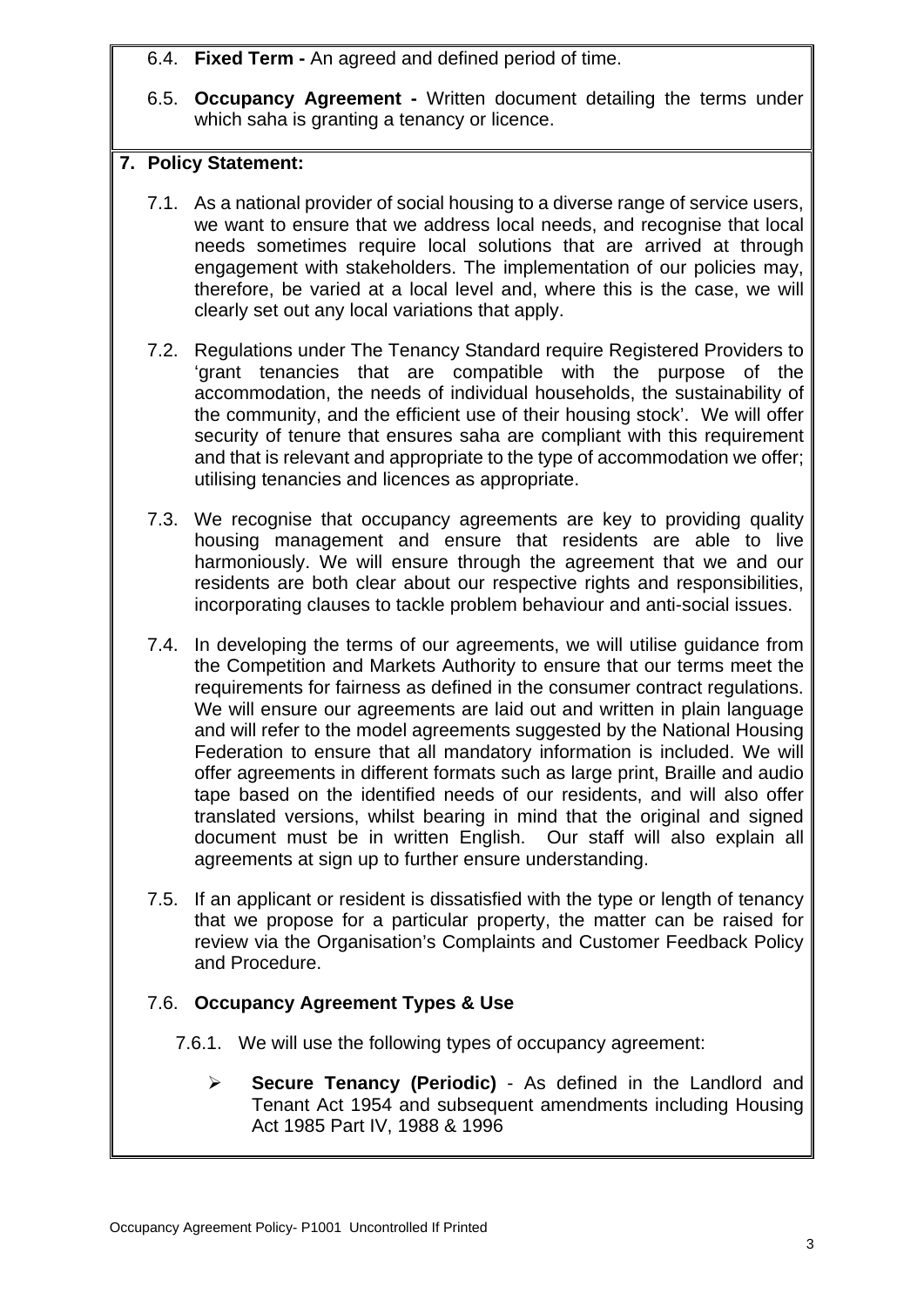- **Assured Shorthold Tenancy (AST) (Fixed term minimum 6 months then periodic)** - As defined in the Housing Act 1988 and subsequently amended including Housing Act 1997
- **Assured Non Shorthold Tenancy (AT) (Periodic)** As defined in the Housing Act 1988 and subsequently amended including Housing Act 1997
- **Fixed Term Tenancy (FTT) (Fixed term minimum 2 years, but generally 5 years except in exceptional circumstances which will be set out in this policy)** - As defined in the Localism Act 2011 (sometimes referred to as 'flexible tenancies' and essentially a variation of the Assured Shorthold Tenancy)
- **Protected Licences-** A Licence agreement which is afforded protection under the terms of the Protection from Eviction Act 1977.
- **Excluded Licences**  A Licence agreement which is excluded from the terms of the Protection from Eviction Act 1977.
- 7.7. **Secure Tenancies** New secure tenancies can no longer be issued by the organisation. The Housing Act 1988 defined that from January 1989 'independent social sector' landlords, should generally use an Assured Non-Shorthold Tenancy for its lettings. We have a small number of Secure Tenancies where residents have been tenants since before January 1989. The rights of Secure Tenancies are established in law, whereas the rights of other residential tenants are generally defined in the Regulator of Social Housing's regulations.
- 7.8. **Assured Non-Shorthold Tenancies** AT's are our default tenancy type for lettings of general needs properties at social rent levels. These give tenants the greatest security and have no fixed expiry. Generally, AT's can only be moved from their home for significant breaches of the terms of the tenancy agreement. There are very minor exceptions to this, for example, if a property requires demolition and qualifies for Home Loss as defined in the Decant Policy.
- 7.9. **Assured Shorthold Tenancies** AST's are used as 'Starter Tenancies' with new tenants. Starter tenancies must not exceed eighteen months and are subject to satisfactory conduct of the tenancy. On conclusion the tenant will be issued with either an AT or FTT as agreed at the point of allocation.
	- 7.9.1. We may also use AST's for:
		- $\triangleright$  Short term self-contained supported and temporary accommodation addressing the needs of vulnerable client groups.
		- $\triangleright$  Where we have limited ownership of the property itself, for example, if the building is owned on a short lease or this type of tenancy is a lease requirement.
		- $\triangleright$  If we have identified a property for disposal or redevelopment and the letting is intended on a short-term temporary basis until this is actioned.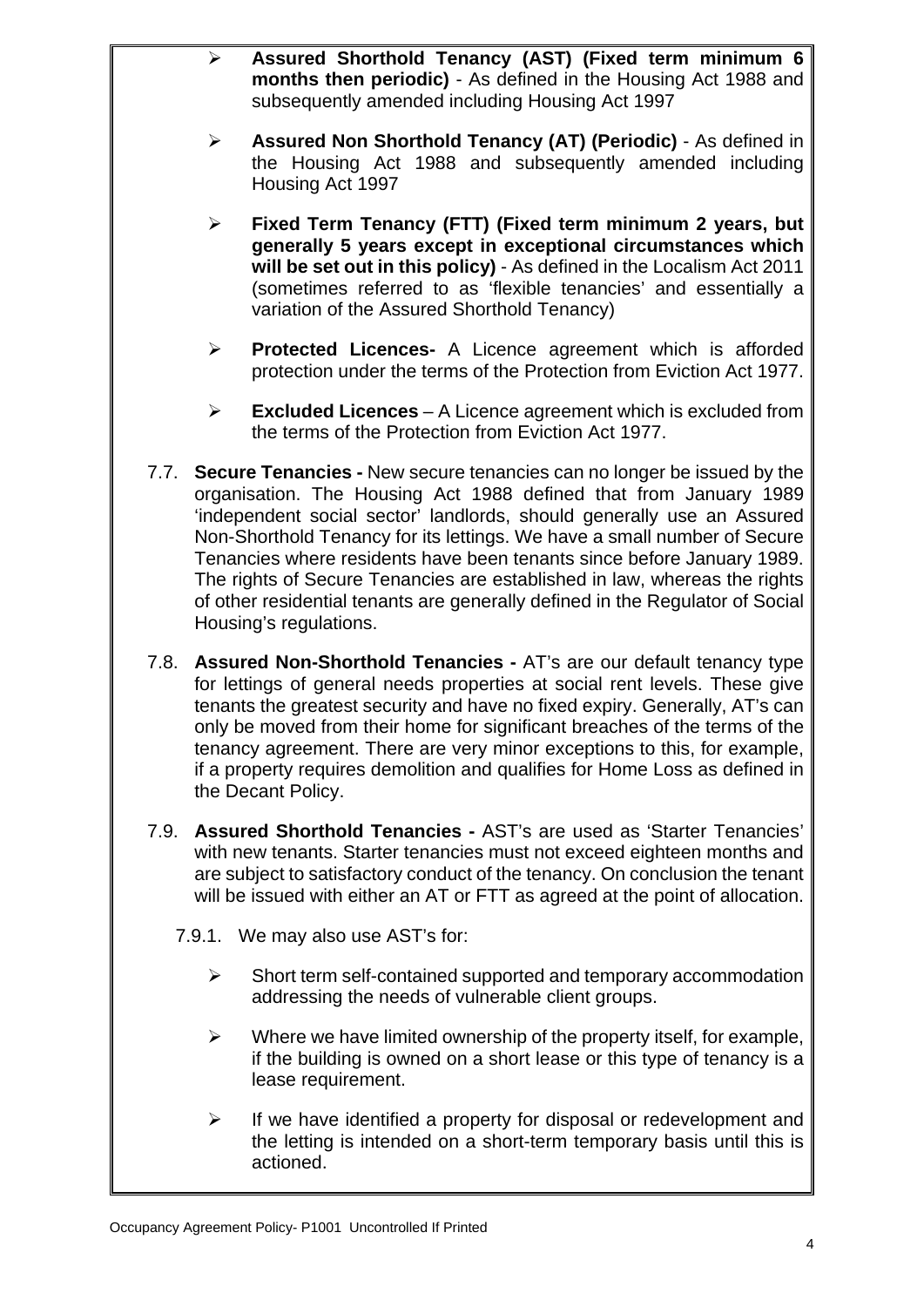- 7.9.2. In the circumstances outlined in 7.10.1, the use of an AST is not on the same basis as a 'starter tenancy' and therefore will not be converted to an AT.
- 7.9.3. AST's will be either a periodic type from the outset or for a fixed term and reissued upon each expiry. Where a periodic AST is used, as a matter of good practice, we will notify residents of the anticipated length of the tenancy.

## 7.10. **Fixed Term Tenancies (Flexible Tenancies)**

- 7.10.1. With the introduction of the Localism Act 2011, saha is able to offer a further tenancy type that essentially sits between AST's and AT's. These aim to give greater flexibility to social housing and are therefore often termed 'flexible tenancies'. They are similar to an AST's but are for a defined period and offer some additional security of tenure for the fixed term period.
- 7.10.2. Following consultation with residents and emerging practice from elsewhere in the sector, saha's general policy is a standard fixed term of five years. However, this can be extended up to ten years at the discretion of the Allocations Panel for families with children where it is clearly demonstrated by the applicant that a longer tenancy will provide stability of schooling, for example, if a child has a 'special needs statement'. The criteria used to make these decisions are explained in the Fixed Term Tenancy Procedure.
- 7.10.3. It is saha policy **not** to use FTT's for:
	- $\triangleright$  Sheltered housing
	- $\triangleright$  General needs properties being let to people over the age of 65
	- $\triangleright$  General needs properties being let to ex-armed forces personnel who have been either medically or honorably discharged following active service.
	- $\triangleright$  General needs properties being let to an applicant who is terminally ill.
	- $\triangleright$  Properties that are specially designed, allocated or adapted to meet the physical disability needs of the individual.
	- $\triangleright$  Allocations to individuals with mental health conditions where the requirement to potentially move at the end of the fixed term will cause deterioration in mental health.
- 7.10.4. The above policy statements in respect of all tenures are subject to agreement with relevant local authorities. Where there is an agreed policy approach in a local area across all registered providers, this will take precedence over the saha approach outlined above subject to approval by the Executive Director of Operations. This is to fulfil our commitment to local partnerships whilst also including a check that any localised approaches remain in line with the aims and objectives of the Organisation.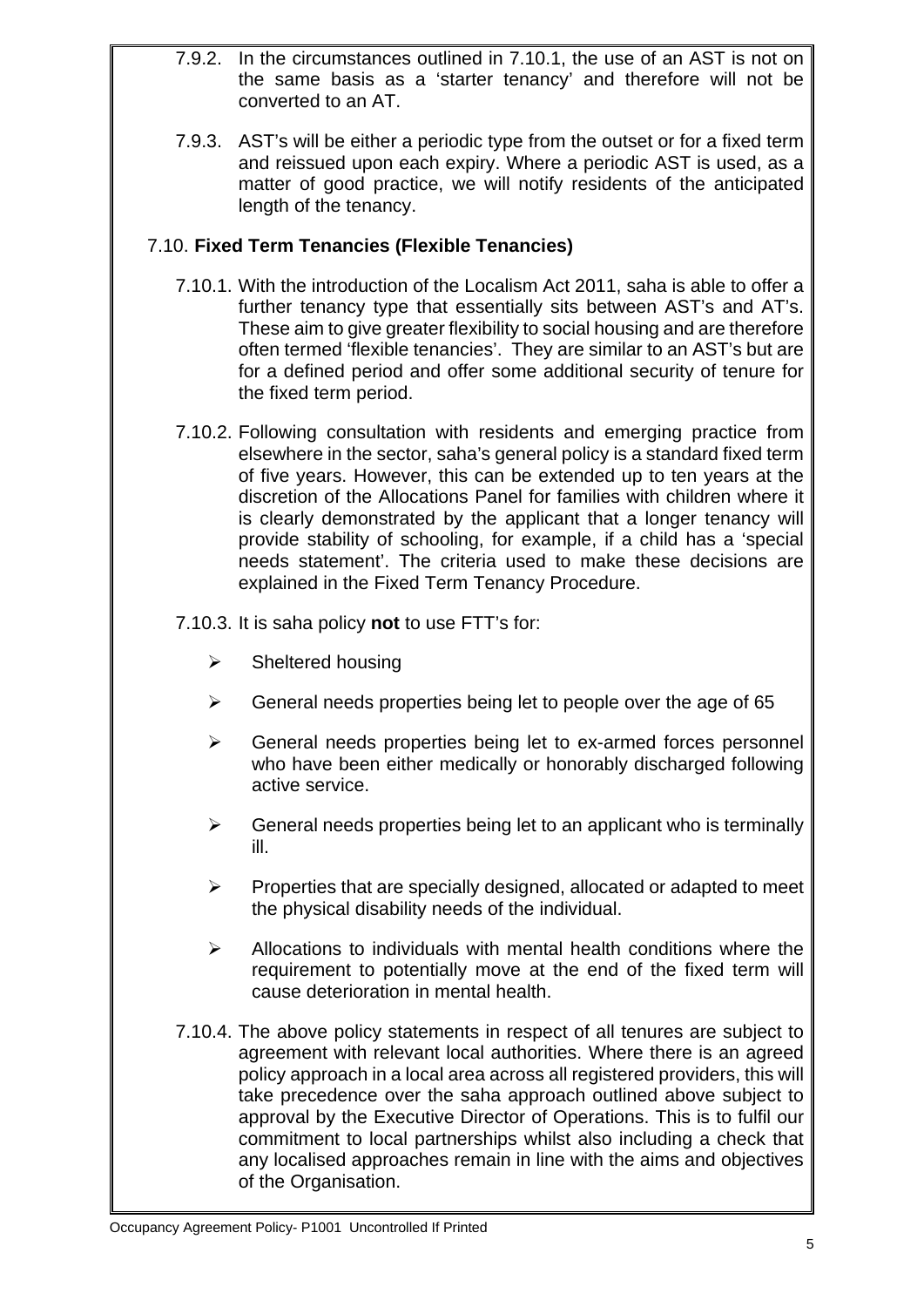- 7.10.5. At the end of the FTT, a process of review will take place to ascertain if the tenancy will be renewed and, if so, what length of renewal will be appropriate. saha has an appropriate methodology in place within the Fixed term Tenancy Procedure that encompasses the following assessments:
	- $\triangleright$  If the household is in a suitable position to move to the private sector
	- $\triangleright$  If the property remains suitable to the household composition
	- $\triangleright$  If the property has unused disability adaptations
	- $\triangleright$  If the tenancy has been conducted appropriately
	- $\triangleright$  If a move would present serious detriment to any social, employment or economic factors
	- $\triangleright$  Any equality issues
- 7.10.6. All tenancies let at 'Affordable Rent' levels (as defined in P1090, Rent Setting Policy) must be FTT's. This is so that rent levels can be 'rebased' to the current market as part of the tenancy renewal.

### 7.11. **Protected Licences (Life Houses/hostel accommodation in Supported Housing Services only)**

- 7.11.1. A person will be granted a protected licence (protected under the Protection from Eviction Act 1977 (PEA 1977)) where they do not have exclusive possession of the accommodation but that accommodation is self-contained accommodation (i.e. toilet, bathroom, cooking facilities within the accommodation).
- 7.11.2. If a person has a protected licence agreement then a landlord will need to serve a notice to quit (in the prescribed form) to end the agreement upon 28 days' notice to the licencee. If a licencee does not vacate the accommodation in accordance with the notice to quit then the landlord is required to obtain a possession order through the County Court.
- 7.12. **Excluded Licences (Life Houses/accommodation in Supported Housing Services only)** Registered Providers may grant excluded licences where a licencee occupies a room within a scheme. Supported services have a specific definition (Housing Act 1985 Section 622) and the licencee must share facilities (such as bathroom, toilet, cooking facilities). If the licencee has an excluded licence they do not have the protection of the PEA 1977 and can be excluded without a court order.

### 7.13. **Occupancy Agreement Administration**

7.13.1. All tenancies and licences will be created using a written agreement that is approved by our solicitors and reviewed at least every two years or earlier if needed. We will consult residents regarding key changes or when there is a legislative requirement to do so.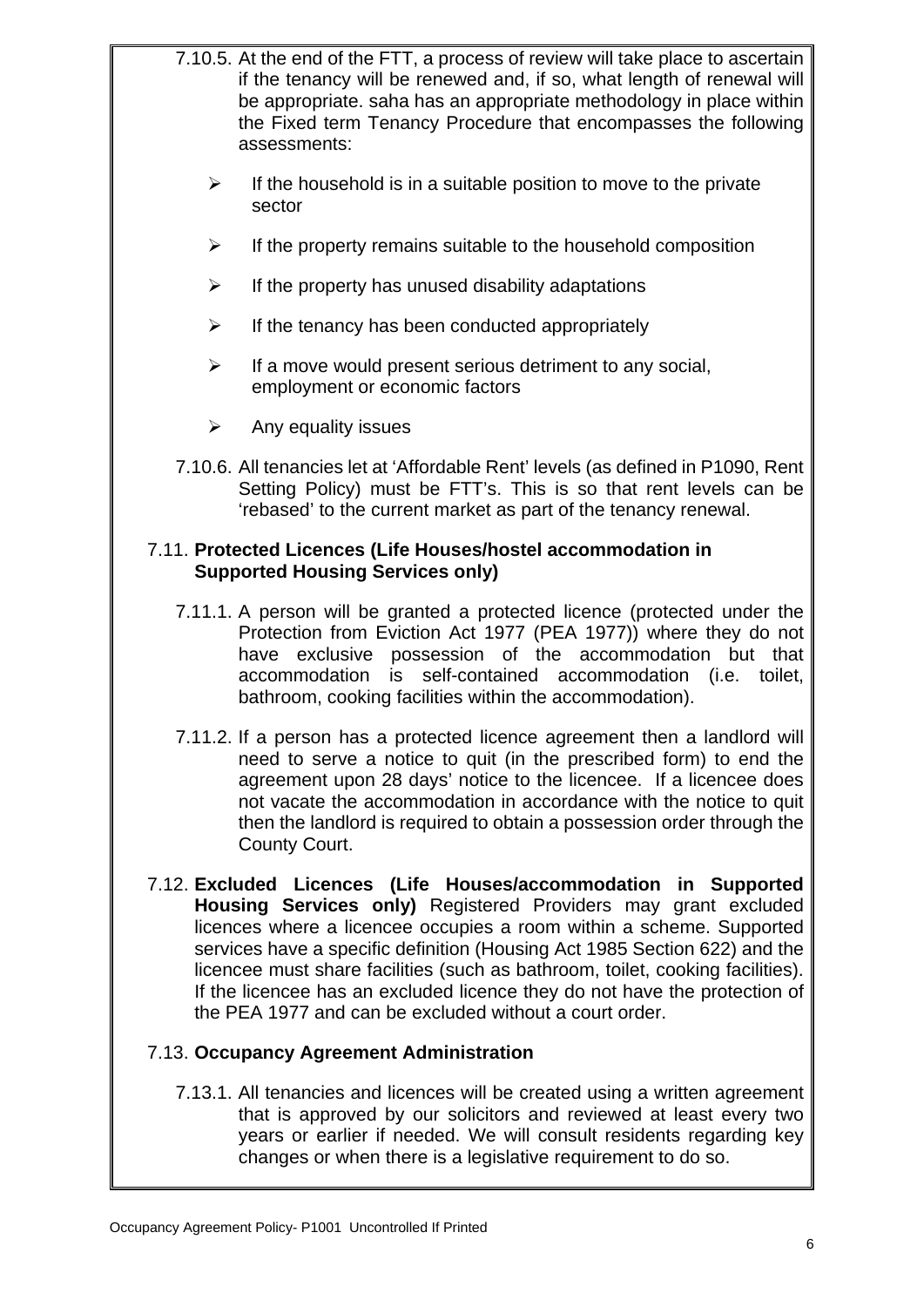- 7.13.2. Individuals named on the agreements will be in accordance with the application/nomination. Joint applicants will be provided with a joint occupancy agreement.
- 7.13.3. saha has predominantly weekly agreements with a small number of long-standing tenancies being let on a monthly basis. It is the Organisation's intention to move towards standardising all agreements as weekly. Therefore, all new lettings will be made on a weekly basis. saha agreements are chargeable over 52 weeks or 12 months per annum as appropriate.

## 7.14. **Tenancy Use**

7.14.1. saha tenancies are residential and are intended to be the occupant's principal home. Generally saha does not allow business activities from its residential properties. However, to help facilitate employment opportunities, upon application, saha will permit 'home working' where it is demonstrated by the resident that this will not have an undue impact on the property, neighbours, the residential nature of the scheme, cause overcrowding for the occupants or contravene planning restrictions.

### 7.15. **Tenancies and 16/17 Year Olds**

- 7.15.1. The RSH guidance on tenure makes specific reference to the implications of granting tenancies to 16 and 17 year olds – effectively, the Landlord becomes a default guarantor for the tenant, a situation that is not desirable.
- 7.15.2. When signing up a person under 18 for a property that would normally attract a tenancy, we will follow the specific process set out in saha's Allocations and Referrals Procedure.
- 7.15.3. 16 and 17 year olds can be granted a licence agreement.

### 7.16. **Demotion of Assured Tenancies**

7.16.1. We will consider the demotion of an AT to an AST in dealing with Antisocial behaviour by a resident or their family or visitors, but only after all other reasonable interventions have been exhausted. Demotions will require the approval of the Executive Director of Operations along with the relevant Local Authority, and will only occur after the correct legal processes have been followed to acquire a demotion court order.

### 7.17. **Tenancy Assignment & Succession**

- 7.17.1. A Secure Tenancy cannot be assigned (passed on) to another person unless one of the following applies:
	- $\triangleright$  the assignment is by way of a mutual exchange; or
	- $\triangleright$  the assignment is made by a court under the Matrimonial Causes Act 1973; or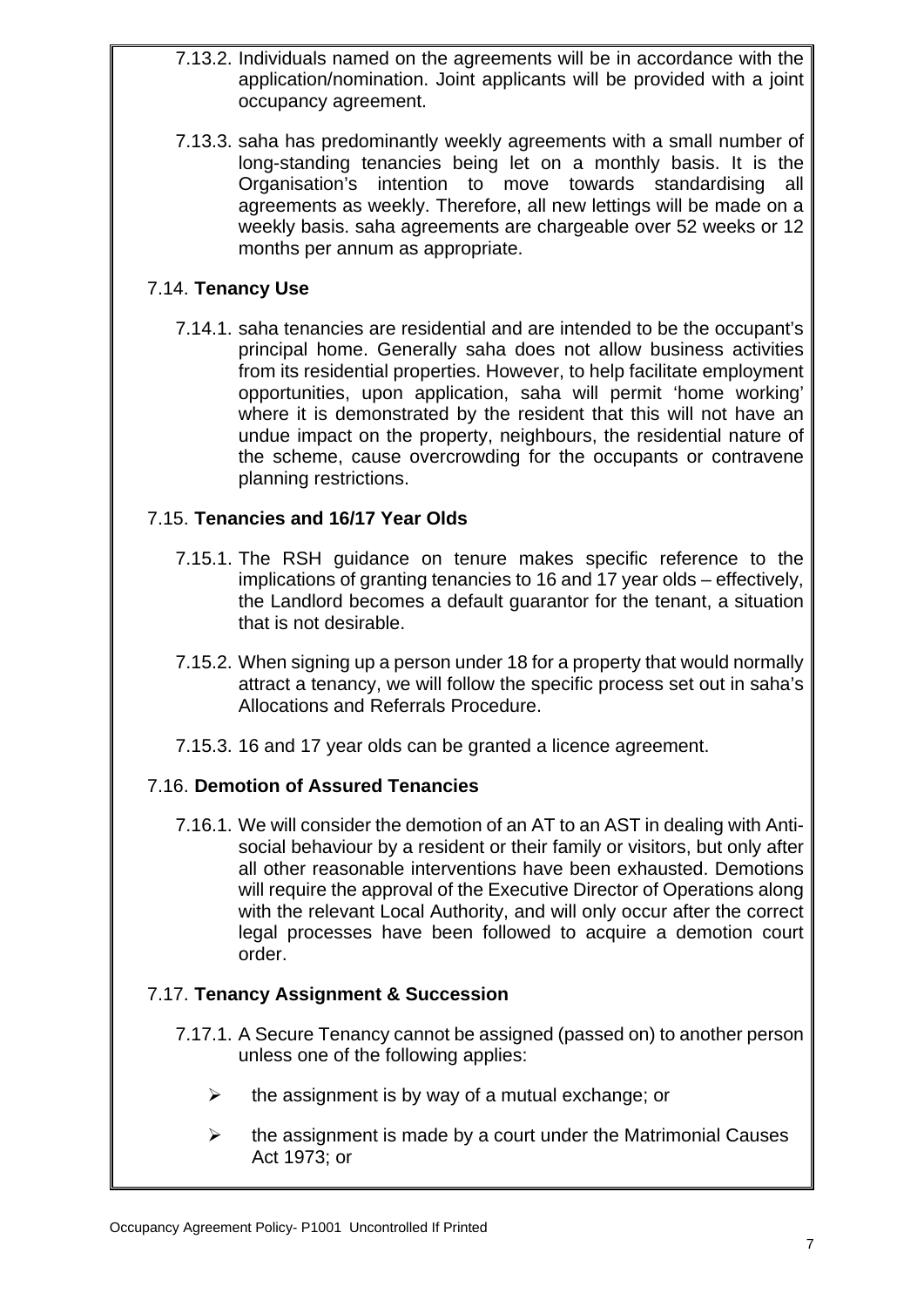- $\triangleright$  the assignment is by way of succession to a person qualified to succeed to the tenancy.
- 7.17.2. A Secure Tenancy has statutory rights to succession which will be detailed in the agreement.
- 7.17.3. AT and FTT's only permit assignment by way of a mutual exchange or under section 24 of the Matrimonial Causes Act 1973. For consistency we will give AT's the same rights in relation to succession as are enjoyed by Secure Tenancies; however this is not compatible with FTT's and therefore assignment rights will remain in accordance with the regulations relating to mutual exchange and the 1973 Act.
- 7.17.4. In relation to succession, if a tenant dies and there is another member of the household, such as an unpaid live-in carer or a partner of the same sex, who do not have the right to succeed but whom:
	- a) had been living with the tenant for the year before the tenant's death, or
	- b) had been looking after the tenant for the year before the tenant's death, or
	- c) has accepted responsibility for the tenant's dependents

saha will grant a tenancy if requested and it is agreed that this is a priority viewed in the context of other demands on our housing and the needs of the area.

7.17.5. Our AST agreement only permits assignment in furtherance of a court order made under section 24 of the Matrimonial Causes Act 1973. The only right of succession is to a surviving spouse. No succession or assignment should occur where licence agreements are used.

# 7.18. **Subletting**

7.18.1. Secure tenants have statutory rights to sublet part of their home and we provide the same rights to AT's and FTT's. Permission must be sought in writing from the Organisation prior to the subletting commencing. We will only deny a request for subletting if there are reasonable grounds for doing so, for example, if it would result in overcrowding. Residents holding AST's and licences are not permitted to sublet.

### 7.19. **Right to Acquire**

7.19.1. For qualifying properties, all new tenancies issued after April 2012 that are either periodic or have a fixed term duration over two years will be eligible for Right to Acquire (provided the property and tenant has not been subject to the mortgage rescue scheme). Assured Shorthold Tenancies issued prior to April 2012 will not qualify. Full details of qualifying properties and tenant applicants can be found in saha's Right to Acquire Procedure. Licences are excluded from Right to Acquire.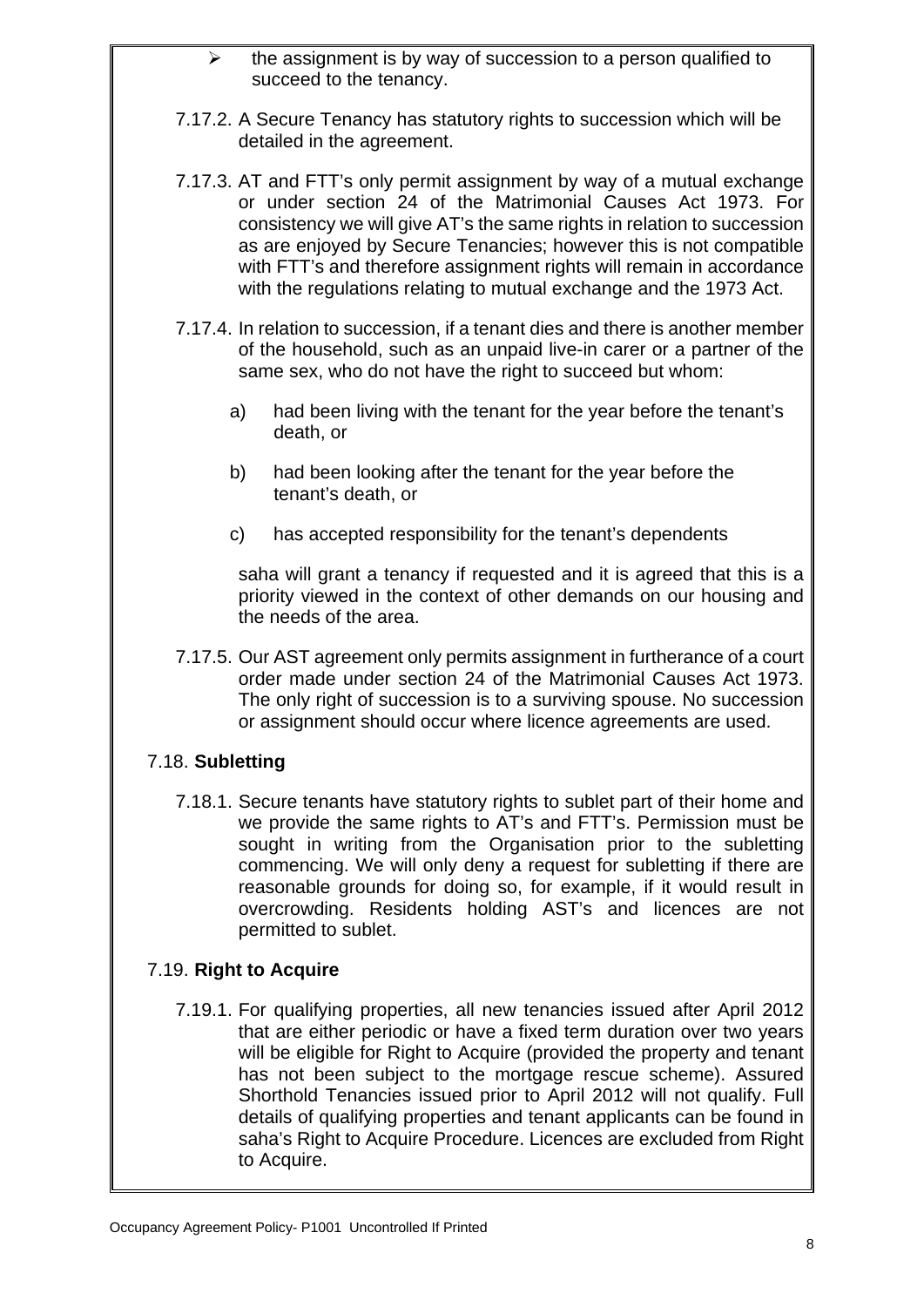## 7.20. **Transfers**

- 7.20.1. The Tenancy Standard states that tenants with an existing social tenancy on the day the main tenure reform provisions in the Localism Act 2011 come into force must be given 'a tenancy with no less security where they choose to move to another social rented home'. Therefore the security of tenure of any existing tenant who was granted their tenancy prior to April 2012 will be protected should they transfer to another social rented home.
- 7.20.2. However, this does not apply to tenants granted an AT after the Localism Act 2011 came into force. In this instance a tenant choosing to transfer would also be choosing to accept the tenure of the property being transferred into. The exception to this being when the transfer is not at the resident's choice, for example, if a resident is required to move for permanent decant purposes.

# 7.21. **Mutual exchanges**

- 7.21.1. Mutual exchanges between tenants of social landlords should take place via a deed of assignment where this takes over the other tenant's tenancy type and terms. New tenancies are not signed.
- 7.21.2. However where one of the tenants who wishes to transfer has a secure or assured tenancy, which began before April 2012 and the other has a FTT, the exchange must be done by surrender and then granting of new tenancies. The landlords must grant the tenants new tenancies on their new homes with the same security of tenure to that of their original property.
- 7.21.3. Tenancies with a fixed term of less than two years and licences do not qualify for mutual exchanges.

# 7.22. **Licences**

- 7.22.1. A licence agreement is personal to the resident and nothing in the agreement gives the resident any interest or right to exclusive possession of the accommodation. This is to prevent a tenancy being created. A licence is purely a permission to reside at the premises.
- 7.22.2. Licences will either be excluded or protected depending on the type of accommodation as set out in 7.12 and 7.13 above. Our licence agreements are conditional upon a resident engaging with the related support service. Where engagement is not possible, action will be commenced to bring the agreement to an end. The licence agreement provides no assignment or succession, resident property improvements or subletting rights.

# 7.23. **Termination of Agreements by saha**

- 7.23.1. All occupancy agreements will be ended using the appropriate notice period and format relevant to the reason for termination clearly outlining statutory grounds as appropriate.
- 7.23.2. With tenancies, a Notice to Quit will only be used where we have clear evidence that the property has been abandoned or where the property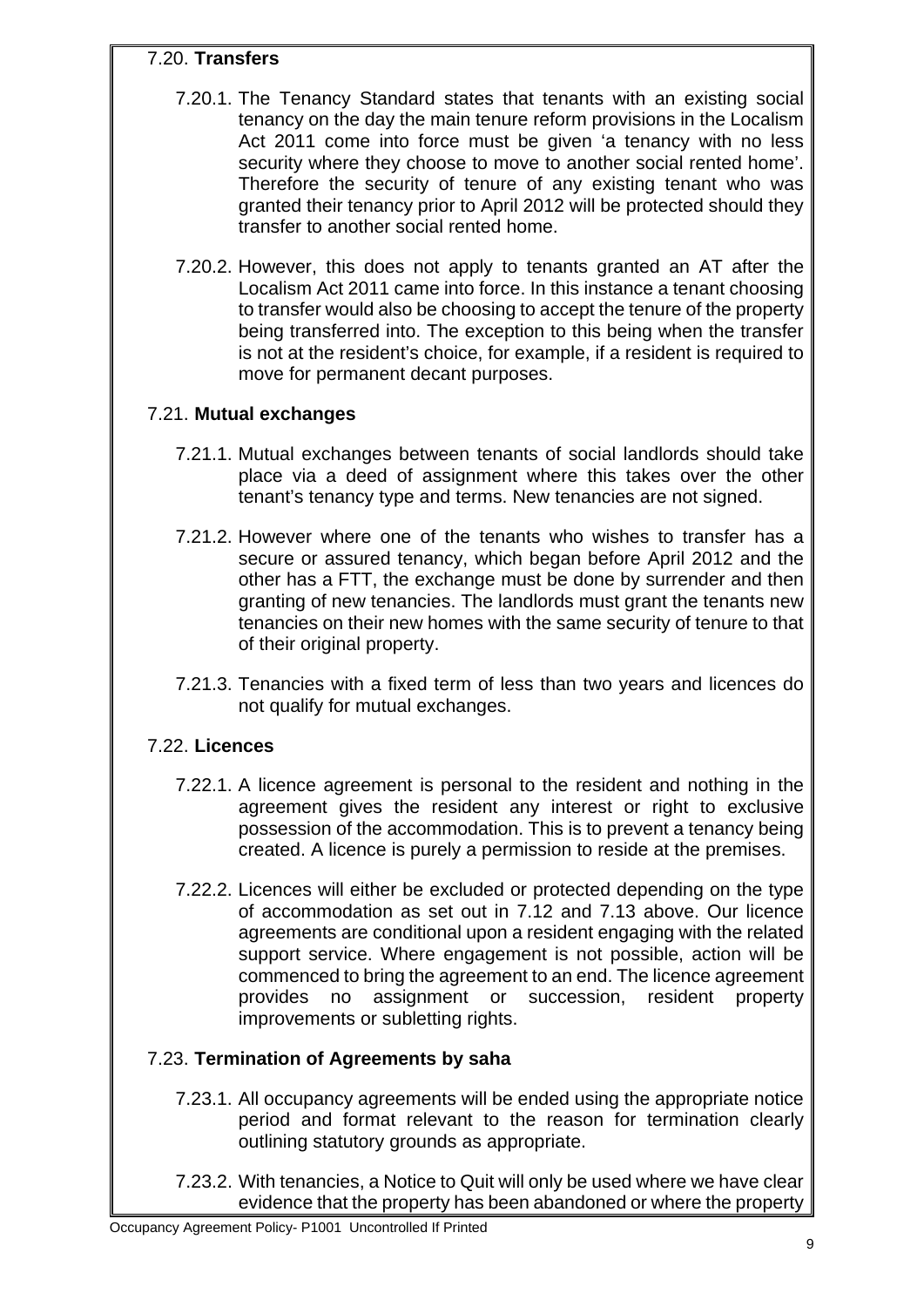is not being used as the main principle home and we have taken all reasonable steps to contact the resident to seek relinquishment of the agreement.

7.23.3. In all instances except Excluded Licences, evictions will only be carried out following the relevant legal process culminating in the acquisition of a possession order and eviction arrangements with the local court bailiff. All evictions of Tenants will be subject to the approval of the Executive Directors..

## 7.24. **Termination of Fixed Term Tenancies at Fixed Term End**

7.24.1. For clarification, Assured FTT's require two notices.

- $\triangleright$  A notice on intention to review, issued six months prior to the tenancy end date
- $\triangleright$  A Section 21 notice, issued at least two months prior to the tenancy end date
- 7.24.2. To ensure clarity for the tenant, it is saha policy that for Fixed Term Tenancies these notices be issued together six months before the tenancy end date. Immediately after the issue of these notices the review of the tenancy for potential renewal should swiftly take place, following the Fixed Term Tenancy Procedure, in order that the tenant will be aware of the outcome as soon as possible.
- 7.24.3. Following a review, if a new tenancy is not to be issued, saha will work with the resident, local authority and other relevant agencies to secure suitable alternative accommodation and endeavor to take any reasonable actions possible to assist with securing accommodation.

### 7.25. **Termination of Licence Agreements**

7.25.1. There are no statutory grounds for ending a licence, however, in accordance with good practice, we require that a licence is ended by giving reasonable notice as specified in the terms of the licence. Nonrenewal of a licence agreement as a means of ending an agreement is discouraged.

#### 7.26. **Termination of Agreements by Residents**

7.26.1. Our occupancy agreements will set out how a resident can terminate the agreement.

### **8. Monitoring and Reporting**

8.1. saha has a programme of internal audit and the Terms of Reference for the audit of Allocations, Lettings and Voids will require it to test a sample of agreements to provide assurance that the most appropriate tenure has been used. This audit will be completed every two years.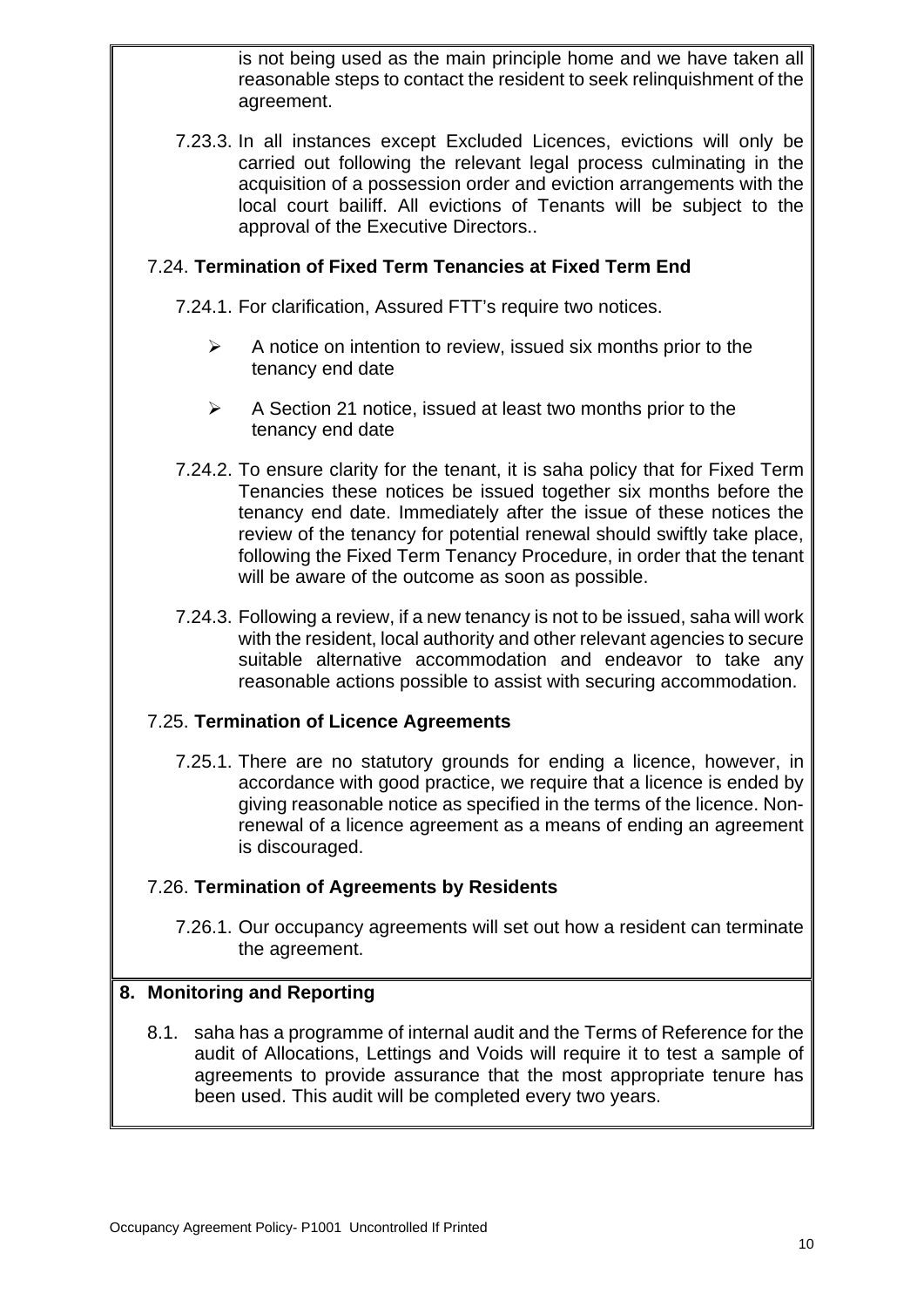#### **9. Implementation**

9.1. saha will ensure that the implementation of this policy is proactively inclusive across all activities with particular attention towards the protected characteristics as defined in the Equality Act 2010 whilst also being mindful towards the inclusivity of other vulnerable and marginalised groups that may be affected.

## **10. Roles and Responsibilities.**

### 10.1. **Residents' Responsibilities**

- 10.2. Residents are responsible for complying with the terms of the occupancy agreement to which they become party. In the event of a breach, we or our managing agents will take appropriate and proportionate action to remedy the breach.
- 10.3. Residents are also responsible for ensuring that information provided when applying for a property is correct and full. Incorrect information could invalidate the occupancy agreement.

## 10.4. **Employee Responsibilities**

- 10.5. saha employees and our managing agents will endeavor to ensure that residents understand their occupancy agreement and will evidence action taken to achieve this. This could be through measures such as the provision of a translated agreement, going through the agreement on a one to one basis or other measures that help to ensure understanding.
- 10.6. The employee issuing the occupancy agreement on behalf of the organisation is responsible for ensuring that the correct agreement is used for that letting.
- 10.7. The employee issuing the agreement is responsible for ensuring that both he/she, and the occupant have correctly signed and dated the agreement.

# **11. Policy Review**

11.1. We will review the operation of this policy in consultation with our residents, employees and relevant stakeholders (where appropriate), in light of current best practice, amending the policy where required.

| Lead                 | <b>Date</b>                      |               | <b>Version</b> | <b>Approval</b>  |                      |
|----------------------|----------------------------------|---------------|----------------|------------------|----------------------|
| <b>Reviewer</b>      | <b>Created</b><br><b>Revised</b> | <b>Expiry</b> |                | <b>By</b>        | <b>Date</b>          |
| P Latham             | 29/03/2012                       | March<br>2015 | 1.0            | Mon Com          | 29/03/12 (MC.032/12) |
| P Latham             | 14/06/2015                       | June 2018     | 1.1            | <b>EMT</b>       | 30/06/2015           |
|                      | 22/04/2016                       | June 2019     | 1.2            | <b>EMT</b>       |                      |
| S Haslam<br>Chapter1 | 14/02/2017                       | June 2019     | 1.3            | For Group Policy |                      |

# **Document History Log**